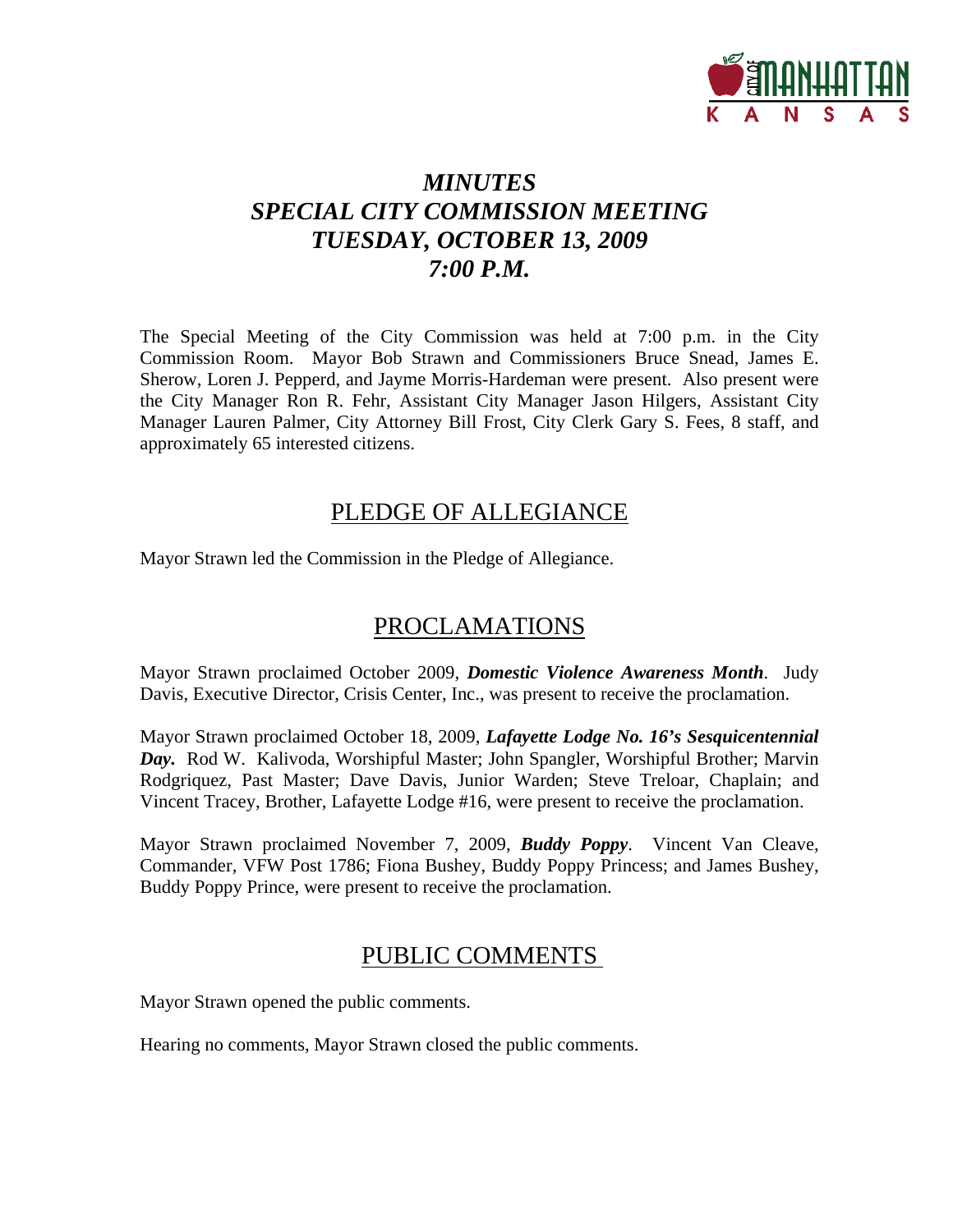Minutes Special City Commission Meeting October 13, 2009 Page 2

## COMMISSIONER COMMENTS

Commissioner Pepperd reported that Mayor Strawn, City Manager Fehr, and he attended the annual AUSA delegation meetings in Washington, D.C. last week with representatives from the Manhattan Area Chamber of Commerce and Fort Riley, as well as attended meetings with legislative representatives.

## CONSENT AGENDA

(\* denotes those items discussed)

### **MINUTES**

The Commission approved the minutes of the Regular City Commission Meeting held Tuesday, September 15, 2009.

### **CLAIMS REGISTER NO. 2621**

The Commission approved Claims Register No. 2621 authorizing and approving the payment of claims from September 9, 2009, to October 6, 2009, in the amount of \$5,134,057.17.

#### **LICENSES**

The Commission approved a Tree Maintenance License for calendar year 2009 for Reichert Tree, 2004 Poppy Court, and an annual Cereal Malt Beverage On-Premises License for O'Malleys, Inc. d/b/a Porters Bar & Deli, 706 North Manhattan Avenue.

### **FINAL PLAT – WESTPORT COMMONS ADDITION PUD**

The Commission accepted the easements and rights-of-way, as shown on the Final Plat of Westport Commons Addition, a Commercial Planned Unit Development, generally located on the northeast corner of Claflin Road and Browning Avenue, based on conformance with the Manhattan Urban Area Subdivision Regulations.

#### **AGREEMENT CREATING RESTRICTIVE COVENANT ON REAL ESTATE – WESTPORT COMMONS ADDITION**

The Commission authorized the Mayor and City Clerk to execute the Agreement regarding construction and maintenance of an off-site detention area for the Westport Commons Addition.

## **FINAL PLAT – 17TH STREET PROPERTIES ADDITION PUD**

The Commission accepted the easements and rights-of-way, as shown on the Final Plat of  $17<sup>th</sup>$  Street Properties Addition, a Commercial Planned Unit Development, generally located southeast of the intersection of South 17<sup>th</sup> Street and Yuma Street and north of Fort Riley Boulevard, based on conformance with the Manhattan Urban Area Subdivision Regulations.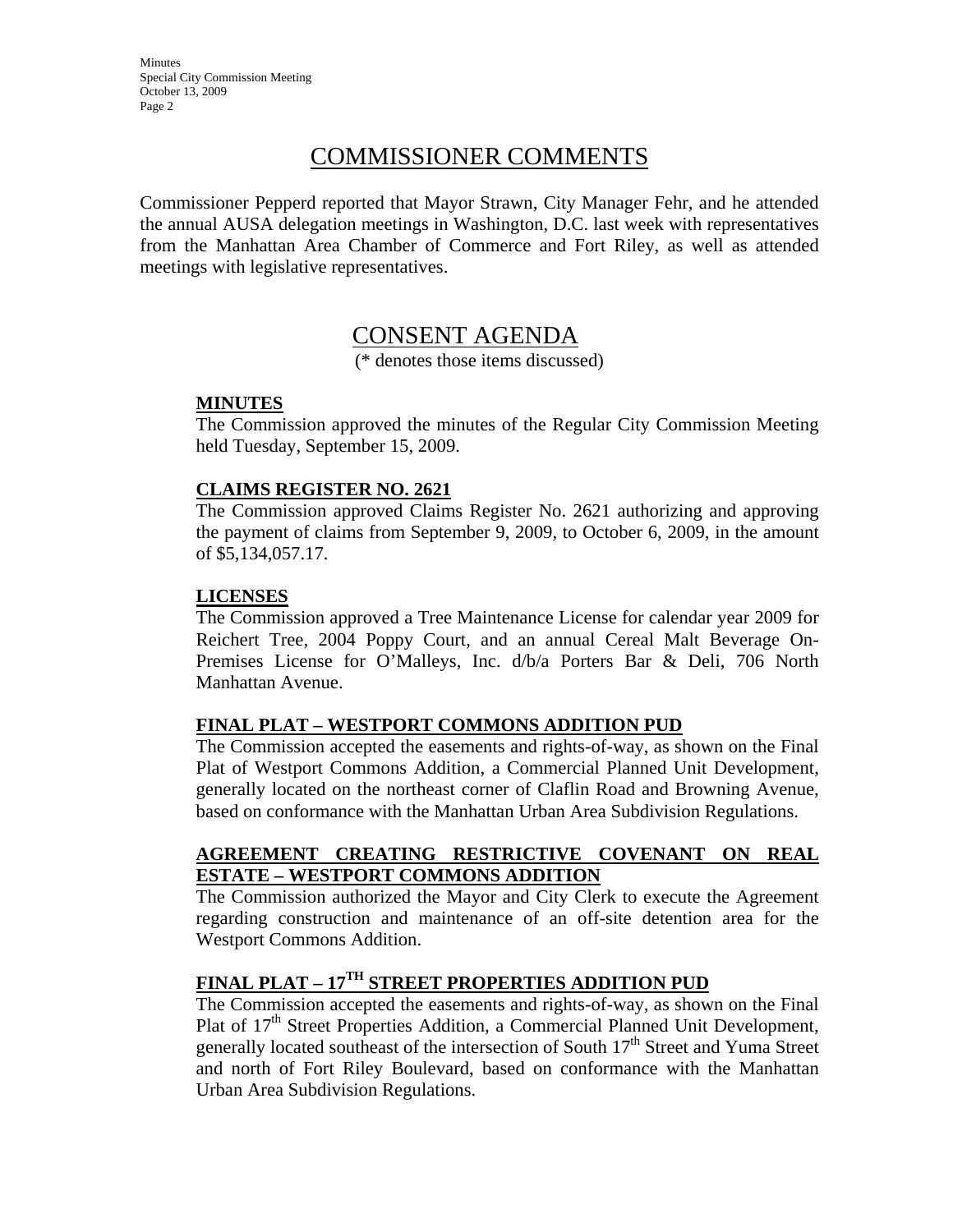#### **\* FINAL PLAT – WILSON-WALKER ADDITION**

Bill Frost, City Attorney, responded to questions from the Commission and provided additional information on the item.

The Commission accepted the easements and rights-of-way, as shown on the Final Plat of the Wilson-Walker Addition, generally located 240 feet north of the intersection of North Mill Point and Miller Parkway along the west side of the North Mill Point cul-de-sac, based on conformance with the Manhattan Urban Area Subdivision Regulations.

### **FIRST READING – SERVICE FEES – AGGIEVILLE BUSINESS IMPROVEMENT DISTRICT**

The Commission approved first reading of an ordinance continuing the establishment of the Aggieville Business Improvement Districts and levying Business Improvement Service Fees, for the year 2010, on businesses located within the District.

### **FIRST READING – SERVICE FEES – DOWNTOWN BUSINESS IMPROVEMENT DISTRICT**

The Commission approved first reading of an ordinance continuing the establishment of the Downtown Business Improvement Districts and levying Business Improvement Service Fees, for the year 2010, on businesses located within the District.

### **FIRST READING – KDHE THIRD LOAN AMENDMENT – WASTEWATER TREATMENT PLANT EXPANSION AND UPGRADE PROJECT (SP0705, WW106P), EAST MILLER RANCH INTERCEPTOR (SS0810), AND K-18 SANITARY SEWER RELOCATION (SS0907)**

The Commission approved first reading of an ordinance authorizing the execution of a third amendment to the loan agreement between the City of Manhattan, Kansas, and the State of Kansas, acting by and through the Kansas Department of Health and Environment for the purpose of obtaining a loan from the Kansas Water Pollution Control Revolving Loan Fund for the purpose of increasing the loan amount to fully fund the engineering of the Wastewater Treatment Plant Expansion and Upgrade Project (SP0705, WW106P), the East Miller Ranch Interceptor (SS0810), and the engineering of the K-18 sanitary sewer relocation (SS0907).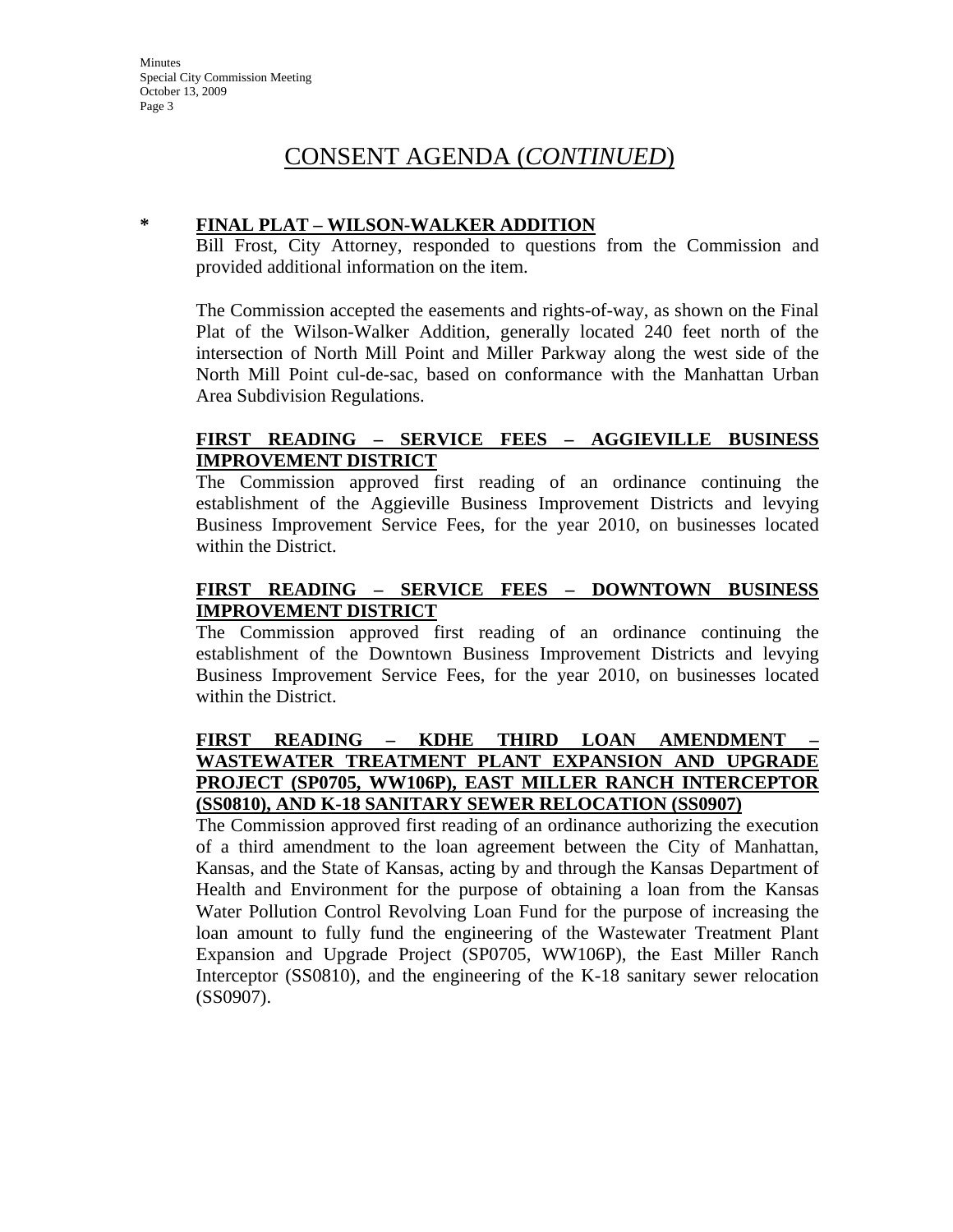### **RESOLUTION NO. 101309-A – AUTHORIZED REPRESENTATIVE – KDHE LOAN**

The Commission approved Resolution No. 101309-A appointing Mr. Dale L. Houdeshell, Director of Public Works, as the Authorized Representative of the City of Manhattan for the original KDHE loan agreement and its amendments.

### **RESOLUTION NO. 101309-B – ISLAND ANNEXATION – EUREKA DRIVE STORAGE ADDITION**

The Commission approved Resolution No. 101309-B, requesting that the Board of Riley County Commissioners make certain findings regarding the island annexation of the proposed 11.3-acre Eureka Drive Storage Addition, generally located west of the Flint Hills Job Corps Center.

## **AWARD CONTRACTS – HOUSING REHABILITATION PROGRAM PROJECTS**

The Commission accepted the bids for 1133 Hudson Avenue, 2213 Sloan Street, and 1120 Colorado Street; awarded the bids to the lowest responsible bidders; authorized the Mayor and City Clerk to enter into agreements with the contractors and property owners for expenditure of Housing Rehabilitation Funds; and authorized City Administration to approve any necessary change orders.

### **AGREEMENT – FIBER OPTIC UTILITY RELOCATION**

The Commission authorized the Mayor and City Clerk to execute the Agreement for custom work with Southwestern Bell Telephone Company in the amount of \$23,753.81 for fiber optic utility relocation at the Manhattan Regional Airport for the Runway 13/31 Reconstruction/Extension project (Grant 39).

### **CHANGE ORDER NO. 1-FINAL – 2006 NEW AND PARALLEL WATER LINES, PHASE II (WA0903)**

The Commission approved Change Order No. 1-Final for the 2006 New and Parallel Water Lines Project, Phase II (WA0903), resulting in a net increase in the amount of \$29,157.60 (+53.1%) to the contract with Larson Construction, of Manhattan, Kansas.

### **CHANGE ORDER NO. 1-FINAL – INVERTED SIPHON REHABILITATION AND ODOR CONTROL (SP0702P)**

The Commission approved Change Order No. 1-Final for the Inverted Siphon Rehabilitation and Odor Control Project (SP0702P), resulting in a net increase in the amount of \$23,418.50 (+7.2%) to the contract with Walters-Morgan Construction, Inc., of Manhattan, Kansas.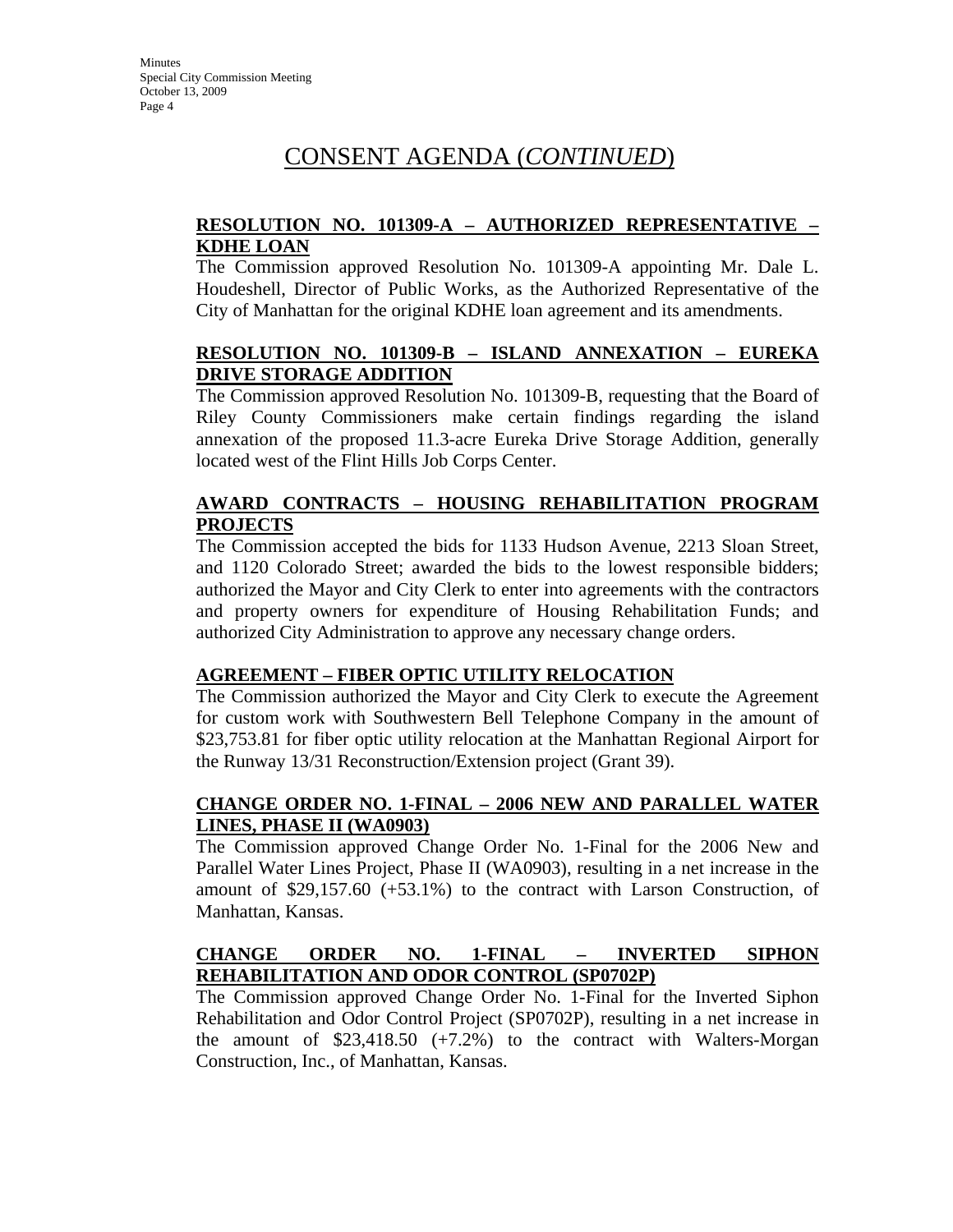### **\* AMENDMENT/AGREEMENT – CITY/UNIVERSITY SPECIAL PROJECTS FUND AGREEMENT**

Ron Fehr, City Manager, provided an overview on the item.

The Commission authorized the Mayor and City Clerk to execute the Amendment to the 2009 City/University Special Projects Fund Agreement and the 2010 City/University Special Projects Fund Agreement with Kansas State University in the amount of \$369,300.00.

### **\* KANSAS BIOSCIENCE AUTHORITY GRANT AGREEMENT – NISTAC PILOT SPACE BUILDOUT**

Ron Fehr, City Manager, provided additional information on the item and responded to questions from the Commission regarding the recent announcement of Megastarter relocating their operations to the Manhattan/K-State Innovation Center.

The Commission authorized the Mayor and City Clerk to execute a Grant Agreement with the Kansas Bioscience Authority, of Olathe, Kansas, in the amount of \$1,000,000.00, to be locally matched by \$425,000.00 of previously approved Economic Development Funds, conditioned upon NISTAC consenting, in writing, to a reduction in the City's obligation under its Agreement with NISTAC to \$1,425,000.00.

#### **NEGOTIATE CONTRACT – ARCHITECTURAL SERVICES – NISTAC PILOT SPACE BUILDOUT**

The Commission authorized City Administration to negotiate an architectural services contract with Bowman, Bowman, Novick, Inc., of Manhattan, Kansas, for the completion of the pilot space in the Manhattan/K-State Innovation Center.

### **BOARD APPOINTMENTS**

The Commission approved appointments by Mayor Strawn to various boards and committees of the City.

*Chamber of Commerce Economic Development Committee* Appointment of Gwyn Riffel and Kurstin Harris.

### *Douglass Center Advisory Board*

Re-appointment of Glenna Burckel, 2031 Pierre Street, to a three-year At-Large term. Ms. Burckel's term begins immediately, and will expire October 2, 2012.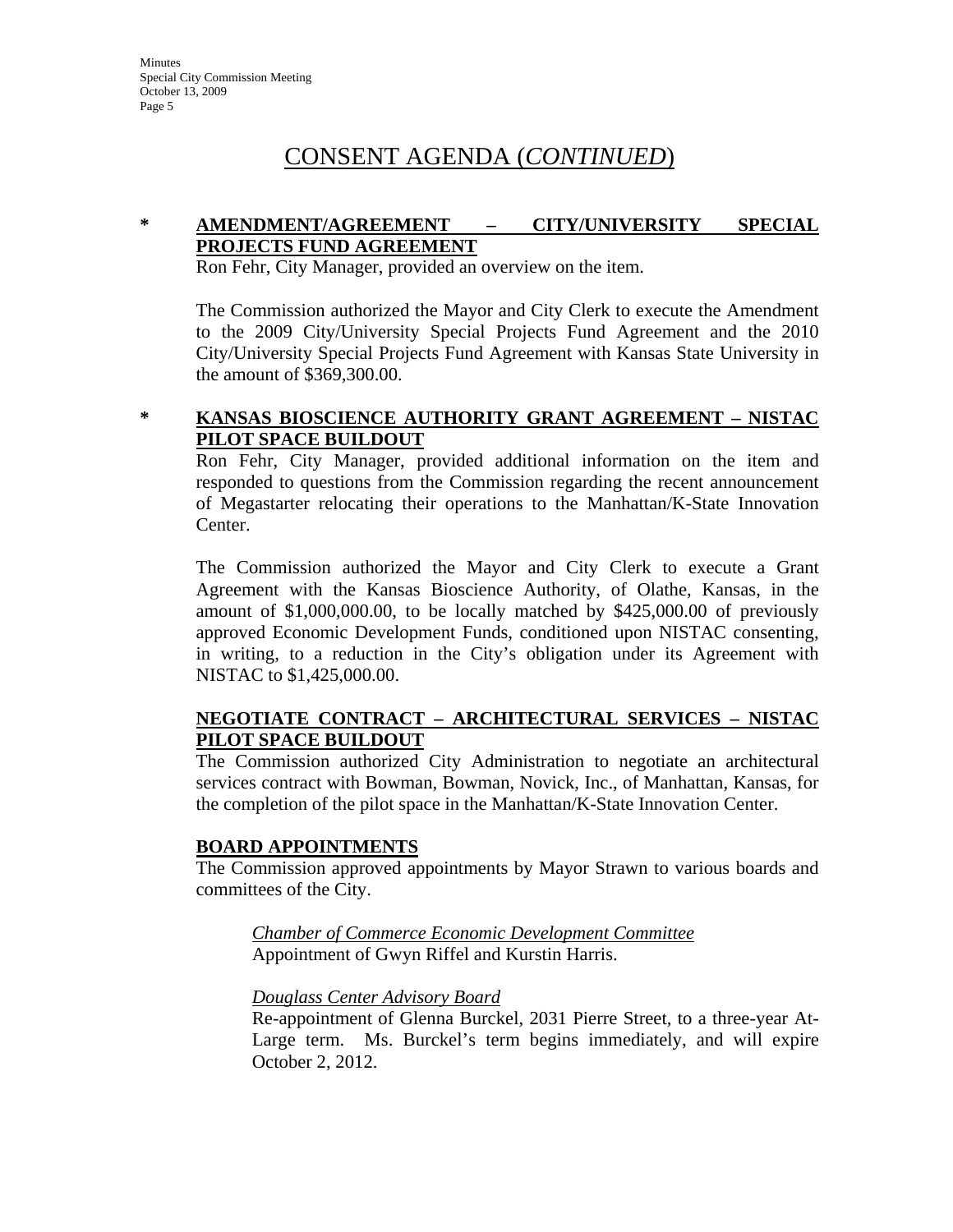## **BOARD APPOINTMENTS** *(CONTINUED)*

*Social Services Advisory Board*

Appointment of Lindsay Randall, 323 Fort Riley Boulevard, to fill the unexpired term of Jamie Tiemeyer. Ms. Randall's term begins immediately, and will expire June 30, 2011.

After discussion, Commissioner Sherow moved to approve the consent agenda, as read. Commissioner Pepperd seconded the motion. On a roll call vote, motion carried 5-0.

# GENERAL AGENDA

### **SOUTH FINAL DEVELOPMENT AMENDMENT**

Jason Hilgers, Assistant City Manager, presented an overview of the South Final Development Agreement amendment, STAR Bond capacity and proceeds, financial snapshot analysis, and financial update on the scope of the project. He then responded to questions from the Commission regarding capitalized interest, the City of Manhattan's and Dial Realty's financial obligations, TIF proceeds, land acquisition and preparation, overage costs, and STAR bonds.

Linda Morse, 2118 Spain Drive, informed the Commission that the City and Dial Realty need to abide by the current contract and requested that the proposed amendment for the South Development Agreement not be accepted.

Mayor Strawn provided an overview of the Final Development Agreement for the South Redevelopment project and the proposed amendment changes. He then stated that he could not support the proposed South Final Development amendment.

Commissioner Sherow stated that he could not support the way the amendment was structured and recommended and moved to consider a list of proposed amendments to the South End Final Development Agreement and distributed these to the Commission.

Commissioner Snead stated that he appreciated if these amendments were not in the form of a motion until he had an opportunity to hear about and discuss those proposed amendments.

Commissioner Sherow agreed and withdrew his motion. He then provided the Commission with his proposed amendments to the South End Final Development Agreement. Those amendments were as follows: 1) STAR Bond revenues will be used to pay for the South End land costs; 2) the City is released from any obligation to sell to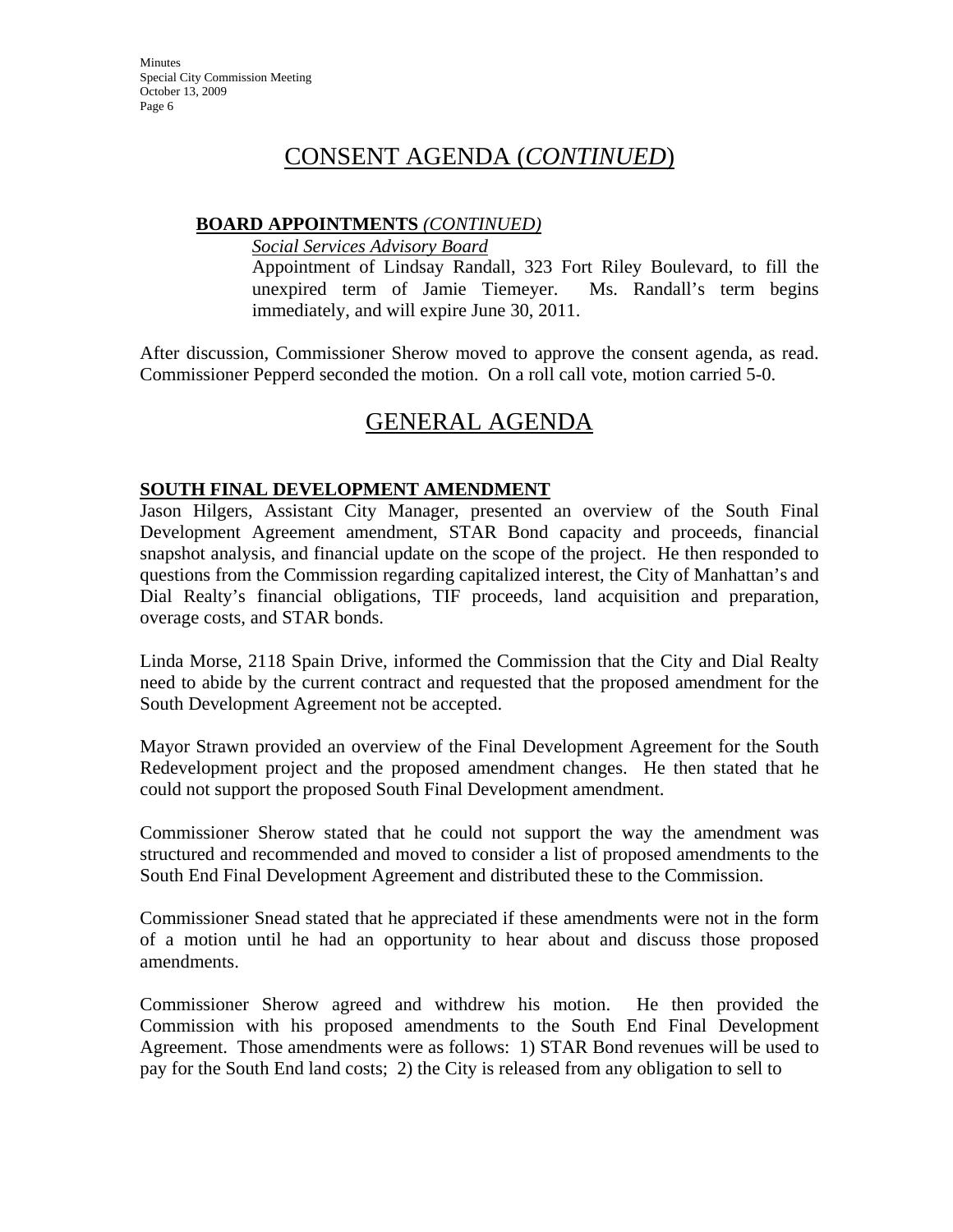#### **SOUTH FINAL DEVELOPMENT AMENDMENT** *(CONTINUED)*

Dial, Lot 9, on the South End plat; 3) the City relieves Dial of any obligations to develop Lot 9; 4) the City will assume responsibility for paying any additional land costs associated to the lawsuit currently on appeal; and, 5) authorize the City Attorney to incorporate and finalize the Development Agreement as amended above.

Commissioner Sherow then presented written advantages for his proposed amendments. which included: 1) STAR Bonds can be issued, and the City/developer and State match for STAR Bond is retained and internal loans from other City funds are reimbursed, including the Downtown Fund; 2) Dial's North End TIF bonds can be called; 3) TIF A and TIF B bonds can be issued; 4) the City can be reimbursed for its share of TIF B proceeds; 5) the City does not have to come up with \$2.5 million in cash to meet the costs beyond the \$12 million in land purchases on the South End; 6) Dial does not have to come up with \$2.5 million in cash to meet the costs beyond the \$12 million in land purchases on the South End; 7) the total land costs associated with the South End land costs will be met through STAR Bond revenues; 8) Dial can focus all of its attention on developing the North End project—where the bulk of the money generation for STAR Bond revenues occurs; 9) Dial still retains its interests in any agreement it has with HCW in building the hotel; 10) building the Discovery Center, hotel, conference center, parking garage, and public park will commence apace; 11) the City retains complete control over Lot 9 and other lots owned by the City, and; 12) the City can parcel out Lot 9 to a developer or developers—local or otherwise—who will build according to the future approved design, and adhere to design guidelines associated with development design standards, and those standards and guidelines applicable to STAR Bond funding. He stated that the Discovery Center is a very attractive development that the City has had control over and we want to ensure a stellar development in the South End. He then responded to questions from the Commission regarding his proposed amendments.

Jason Hilgers, Assistant City Manager, provided clarification on the item and responded to questions from the Commission regarding lot numbers, STAR and TIF Bonds, developer recruitment, and the ongoing lawsuit.

Bill Frost, City Attorney, responded to questions from the Commission regarding the proposed amendments and suggested changes to the document.

Bob Welstead, Dial Realty, provided an update on the North and South End areas and responded to the the proposed amendments. He informed the Commission that he was okay with the concept presented and that Dial has a vested interest and wants to continue working with the City. He then responded to questions from the Commission and stated that he was aware that there were concerns in how the commercial tract would be handled, but was not aware of the proposed amendments provided before this meeting. He stated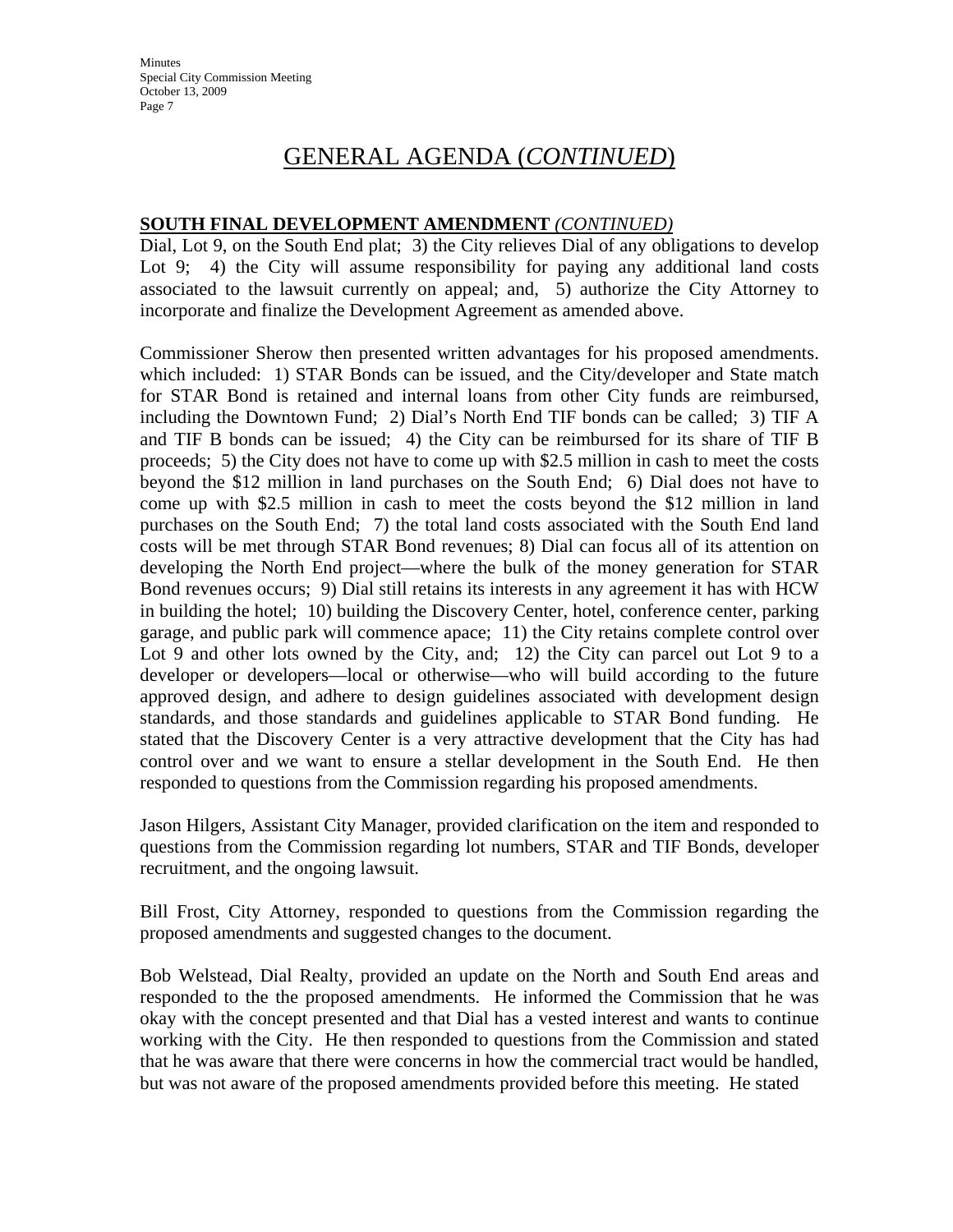#### **SOUTH FINAL DEVELOPMENT AMENDMENT** *(CONTINUED)*

that in an effort to keep the project going, he would consider the proposed amendments for the best interests of this project and responded to additional questions from the Commission.

Commissioner Sherow provided additional information on the amendments offered and stated that this action provides greater control for the City and makes it easier for Dial to proceed on the North End.

Mayor Strawn voiced his concern with the proposed amendments and stated that Dial would be getting out of its responsibilities and would place additional financial burden on the taxpayers of Manhattan.

Jason Hilgers, Assistant City Manager, and Bernie Hayen, Director of Finance, responded to questions from the Commission regarding the financial picture for this project; bond rating, capacity, and structure; project development; and informed the Commission that they would seek continued guidance from the City's bond and financial councils.

Ron Fehr, City Manager, responded to questions from the Commission and provided information on the STAR Bonds and development process. He then responded to additional questions from the Commission regarding the proposed changes to the amended agreement.

Bill Frost, City Attorney, responded to additional questions and informed the Commission that the proposed amendments suggested by Commissioner Sherow could be written into the agreement without a lot of difficulty.

Bob Welstead, Dial, responded to questions from the Commission and stated that they were comfortable with the proposed amendments in order to move the project forward.

Commissioner Sherow provided additional information on the item and stated that this action would not preclude Dial or any developer to develop the property within the design guidelines and, that he would be able to evaluate a proposal objectively.

Bill Frost, City Attorney, responded to additional questions from the Commission and provided clarification on Lot 9 and the Planned Unit Development (PUD) submittal process to be discussed later tonight.

Jason Hilgers, Assistant City Manager, and Ron Fehr, City Manager, provided additional information on the item and responded to questions from the Commission regarding financing and expenses, TIF B Bonds, STAR Bond revenues, and the Downtown Redevelopment Fund.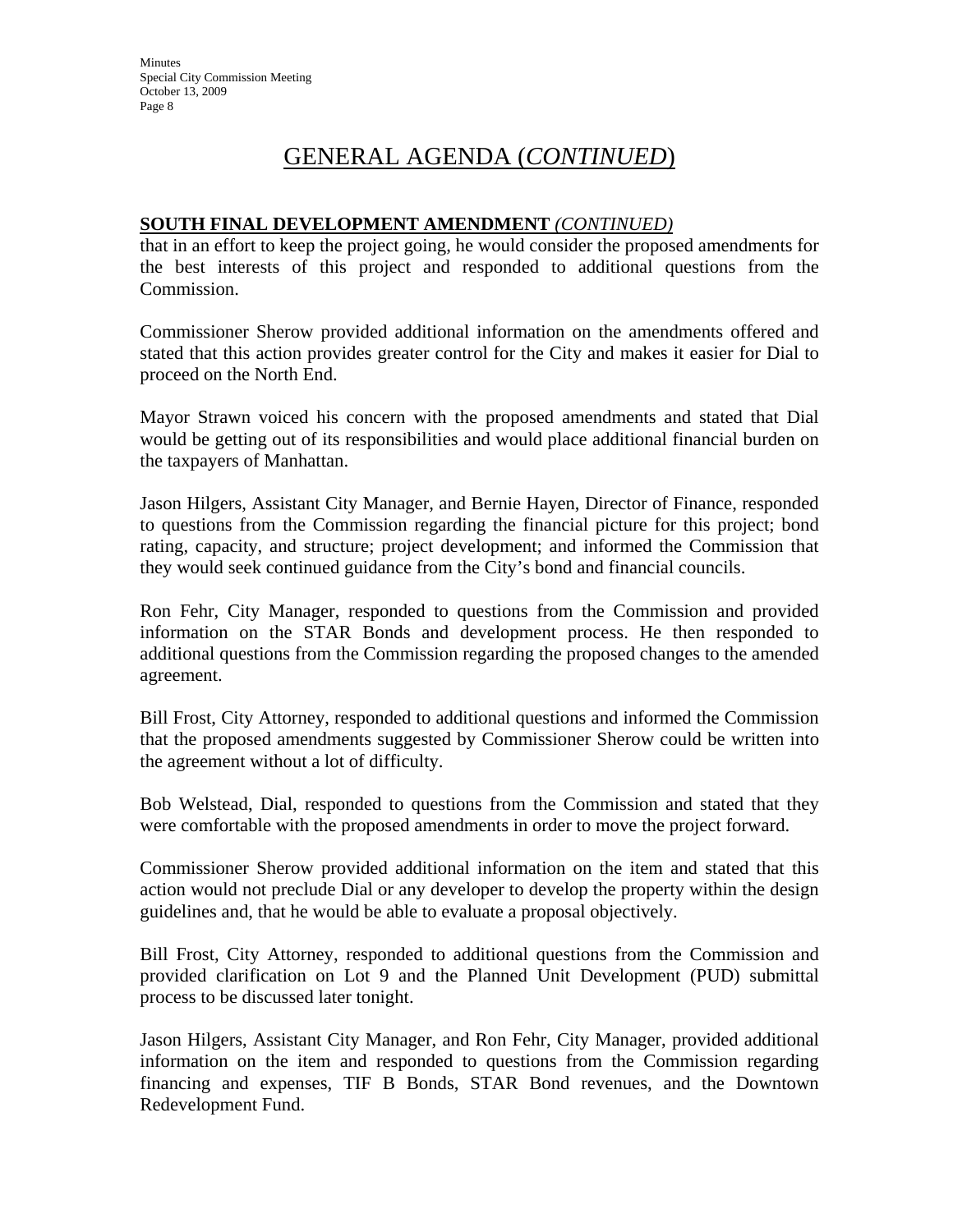#### **SOUTH FINAL DEVELOPMENT AMENDMENT** *(CONTINUED)*

Linda Weis, 215 Pine Drive, Chairman of the Board, Manhattan Area Chamber of Commerce, asked how this amendment would affect the development if there is not a development for five or seven years that meets the qualifications for the project; and, if Dial were the developer, would they be compensated. She asked if the current property tax would still be paid for and maintained by the City.

Jason Hilgers, Assistant City Manager, responded to additional questions and said the City would continue to pay property tax until the use changes or a change in ownership.

Dr. Ann Smith, 1328 Fremont Street, voiced support for Commissioner Sherow's amendments to the agreement and stated that it has a lot of benefit for Manhattan and was glad to see that Dial supported the amendments as well.

Mark Skochdopole, 310 South  $17<sup>th</sup>$  Street, voiced concerns with the amount of potential taxpayer burden on this project and with the proposed amendments; given the lawsuit, note to Key Bank, and the loss of time to develop this tract have the potential to raise property taxes.

Rose Phillips, 814 Leavenworth Street, Apartment 4, informed the Commission that she supported the amendments provided by Commissioner Sherow and stated that she did not want to see City services cut or have greater burden on property tax payers.

After additional discussion and clarification by the Commission on the proposed amendments and lawsuit condemnation suit with Manhattan Meats, Commissioner Sherow moved to approve the Amended South Final Development Agreement with Dial Realty, as amended, with the five proposed amendments added to the South Final Development Agreement. Commissioner Morris-Hardeman seconded the motion.

Commissioner Morris-Hardeman stated that it is our responsibility to move this project forward and supported the motion and amendments proposed by Commissioner Sherow. She stated that land acquisition is our obligation and stressed the importance for the City to have greater control over the development. She asked that local developers take advantage of this and give us your proposals for something that is unique and exciting, that will keep the synergy going for the redevelopment project.

Commissioner Pepperd stated that the City is letting Dial out of this agreement, that Dial will no longer be involved in the lawsuit, that Dial will no longer be responsible for Lot 9 in the South End, and that the City is not a developer. He said developing the tract will be a challenge that the City is not ready to handle and stated that he could not support the motion.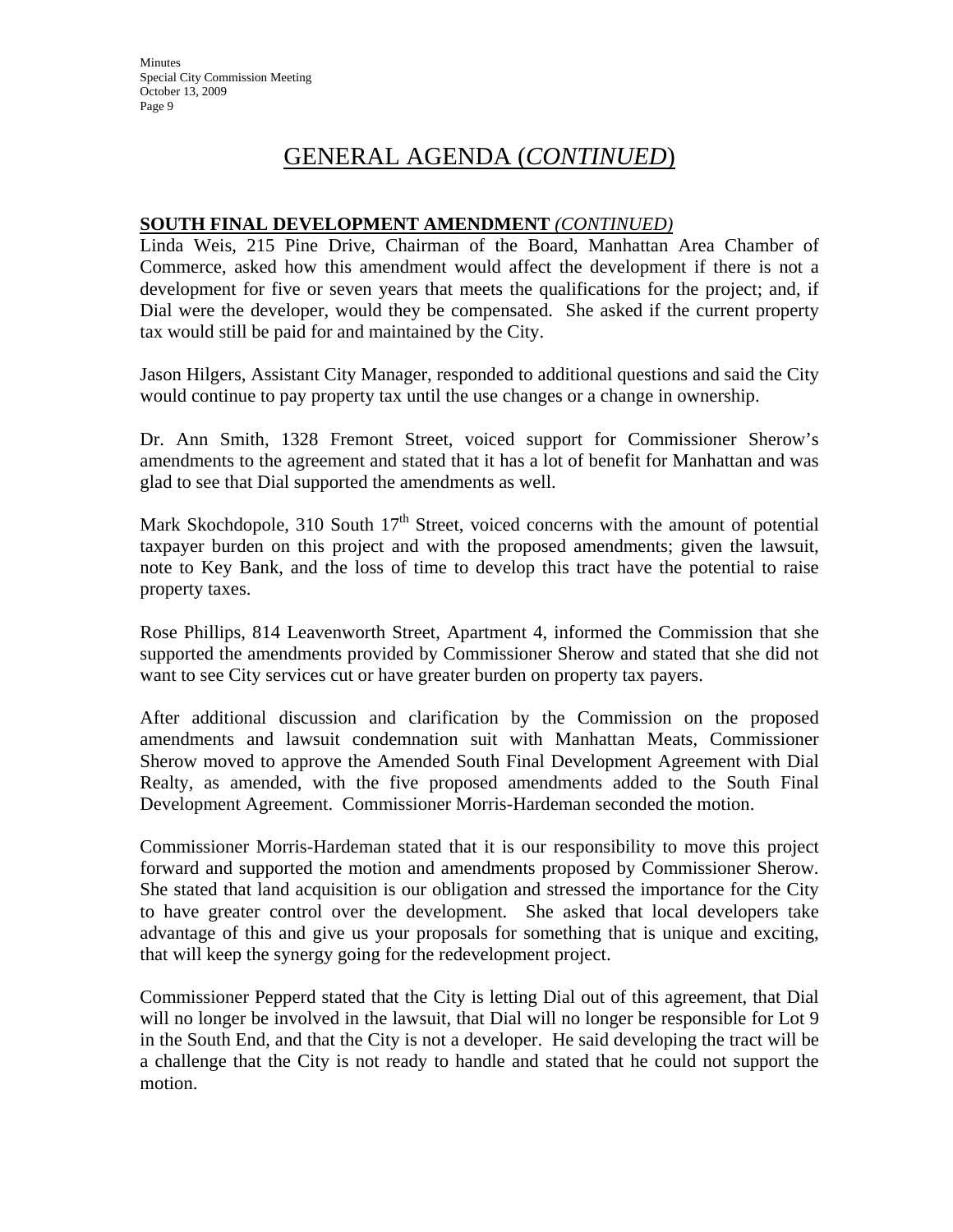## **SOUTH FINAL DEVELOPMENT AMENDMENT** *(CONTINUED)*

Commissioner Sherow reiterated the advantages presented earlier and stated that this will move the project ahead and ensure completion of the North End housing.

Commissioner Snead stated that he was willing to support the amended development agreement because it is in the best short- and long-term interests of the city. He stated that it is imperative to proceed with the issuance of bonds and to proceed forward with the rezoning process and would support the motion. He stated that Dial's willingness to support the proposed changes is fundamental in proceeding ahead and that any alternative course would put the City in greater financial peril.

Mayor Strawn thanked the community for its involvement and stated that there is currently a contractual arrangement between Dial and the City and, that as a business person, both parties need to live up to their agreement. He stated that it would be difficult for Dial to walk away from the project with the City and reiterated that Dial has done a better job in negotiating their way out of their prior contractual and financial obligations.

Ron Fehr, City Manager, asked for clarification and received concurrence from the Commission on provision number five of the proposed amendments, to allow City Administration to finalize and the Mayor to sign and then execute the Final Development Agreement, as amended.

After discussion, on a roll call vote, motion carried 3-2, with Mayor Strawn and Commissioner Pepperd voting against the motion.

The Commission took a brief recess.

## **SOUTH REDEVELOPMENT ECONOMIC DEVELOPMENT AND INFRASTRUCTURE AGREEMENTS WITH HCW-MANHATTAN, LLC**

Jason Hilgers, Assistant City Manager, presented the economic development agreement and development agreement. He responded to questions from the Commission regarding the site and proposed room numbers for the conference center. He then provided clarification on the percentage split between the City and HCW.

Bill Frost, City Attorney, responded to questions regarding the agreement and the status of an LLC company rather than making agreements with the parent company.

Jason Hilgers, Assistant City Manager; Bill Frost, City Attorney; and Ron Fehr, City Manager, responded to questions from the Commission regarding the agreement, annual appropriation pledge, and providing protection for the City's investment.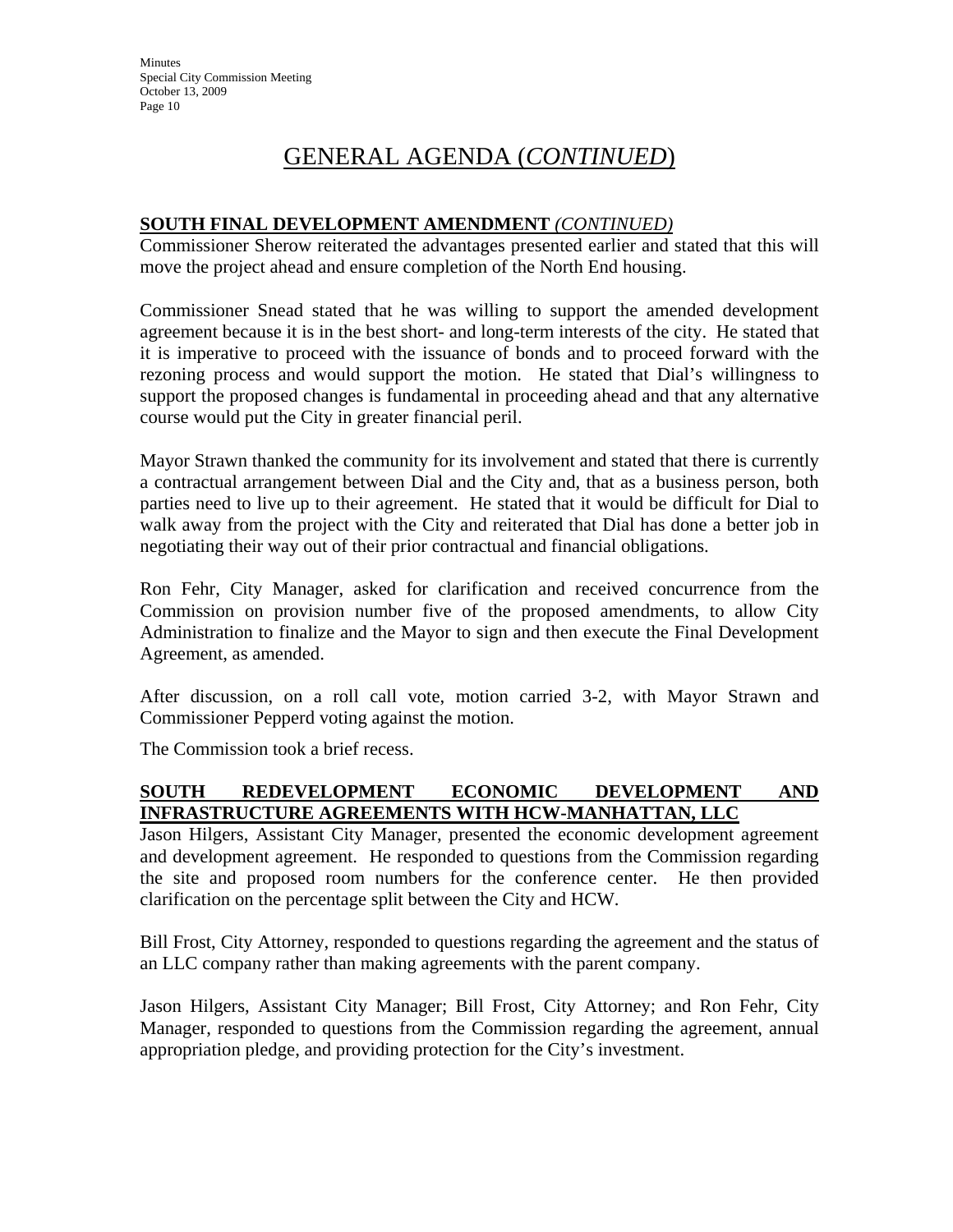#### **SOUTH REDEVELOPMENT ECONOMIC DEVELOPMENT AND INFRASTRUCTURE AGREEMENTS WITH HCW-MANHATTAN, LLC** *(CONTINUED)*

Karen Hibbard, Director, Manhattan Area Chamber of Commerce Convention and Visitors Bureau, provided the Commission with information on conferences and sizes of conferences that Manhattan currently attracts and those groups they recruit. She stated that they are anxious for the conference center to come on board.

Jason Hilgers, Assistant City Manager, provided additional information regarding conference size accommodations and stated that the Commission will see a high level of detail with the Planned Unit Development process.

Bill Frost, City Attorney, provided clarification on the agreements and informed the Commission that additional detail will be provided before the agreements are signed.

After discussion, Commissioner Snead moved to authorize City Administration to finalize and the Mayor and City Clerk to execute the South Economic Development Agreement and Infrastructure Development Agreement with HCW, LLC, of Springfield, Missouri. Commissioner Sherow seconded the motion.

After additional discussion, on a roll call vote, motion carried 5-0.

## **DOWNTOWN ENTERTAINMENT DISTRICT – SOUTH ZONING SUBMITTAL**

Jason Hilgers, Assistant City Manager, introduced the item.

Brad Waller, HWS Consulting Group, presented an overview of the schedule of the preliminary PUD process, schedule, map of the entire site, including: hotel, conference center, parking garage, retail, Discovery Center, mixed-use buildings, city streets right-ofway, City park, future development, and project schedule. He then responded to questions from the Commission.

Jason Hilgers, Assistant City Manager, provided clarification on the geo-thermal well site identified and responded to questions from the Commission regarding public information on the item.

Bill Frost, City Attorney, responded to questions from the Commission regarding the zoning process and clarified the roles and responsibilities of the Commission as a landowner and as the zoning authority.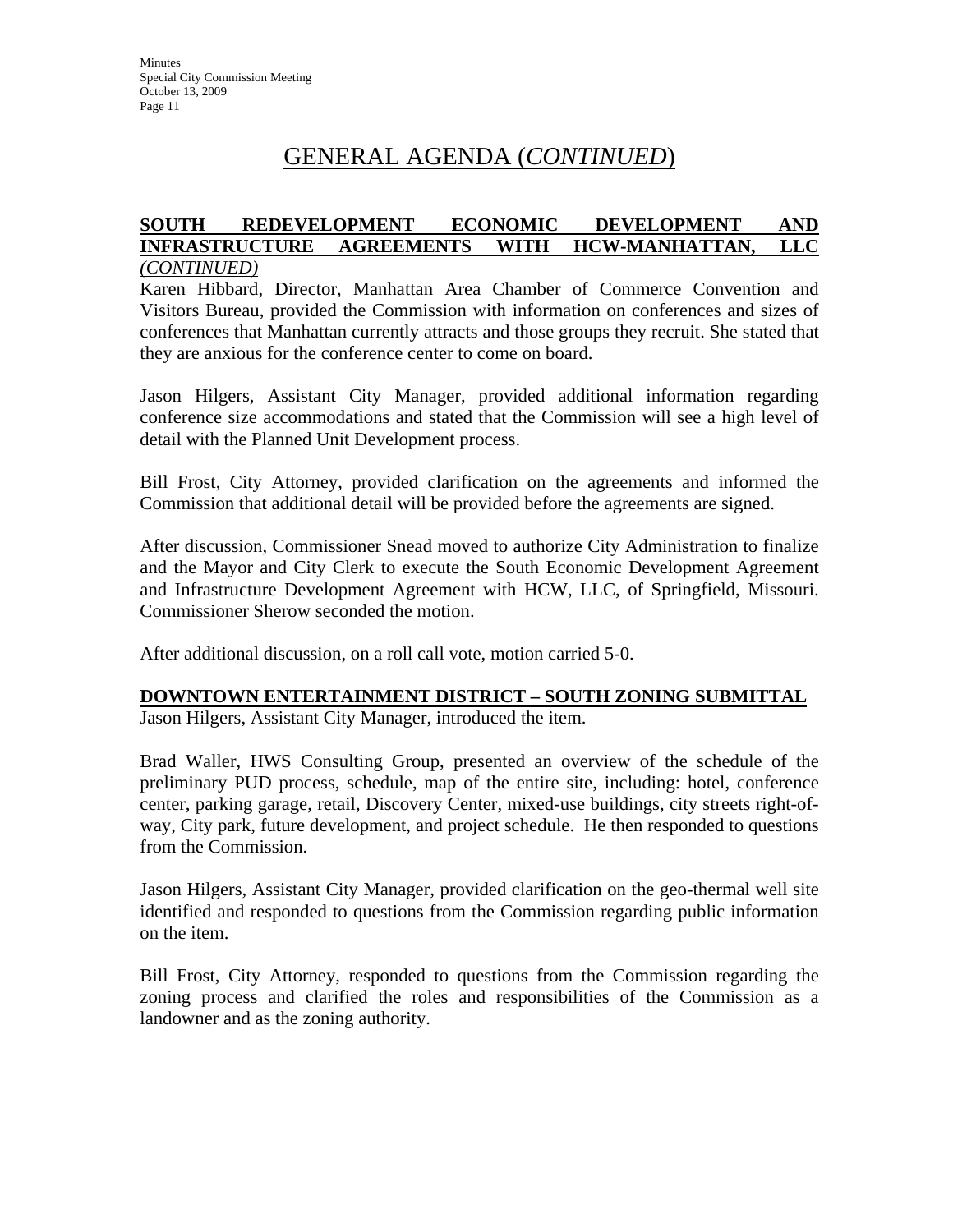#### **DOWNTOWN ENTERTAINMENT DISTRICT – SOUTH ZONING SUBMITTAL** *(CONTINUED)*

Gwyn Riffel, 1117 Hilton Heights Road, provided background information on the downtown redevelopment project and his passion for redevelopment. He presented the Commission with a new site plan for the community to allow for greater density and to strengthen the core downtown area with an urban design plan.

Jason Hilgers, Assistant City Manager, responded to questions from the Commission regarding the Kansas Department of Transportation, intersection at Third Street and Pierre Street, and the pedestrian connection to the Union Pacific Depot from the site.

Ron Fehr, City Manager, and Dale Houdeshell, Director of Public Works, responded to questions from the Commission.

Patrick Schaub, Bowman Bowman Novick, informed the Commission that this is the first time that he has seen Mr. Riffel's design and stated that significant work has been completed on the design and emphasized the importance of the public park. He then responded to questions from the Commission.

Dale Houdeshell, Director of Public Works, and Brad Waller, HWS Consulting Group, responded to questions from the Commission about water, stormwater, and sanitary sewer lines that need to be considered if the City deviates from what has been planned.

Bill Frost, City Attorney, and Jason Hilgers, Assistant City Manager, provided additional information regarding the agreements and exhibits to those agreements.

Vincent Tracey, 304 Knoxberry Drive, stated that the Hilton Garden Inn and Convention Center photo displayed in the Manhattan Town Center Mall and what is on the City's web site is not the same. He asked that the City do what they say they are going to do on the South End to avoid the problems encountered with the North End project.

Jason Hilgers, Assistant City Manager, provided additional information on the process and level of detail that will be provided in the future on the project.

Ron Fehr, City Manager, responded to questions from the Commission regarding the potential to have a Parks and Recreation office in the parking area and the importance of community involvement as this project proceeds forward.

After discussion, Commissioner Morris-Hardeman moved to authorize the submittal of the preliminary PUD application for the South Downtown Entertainment District. Commissioner Snead seconded the motion.